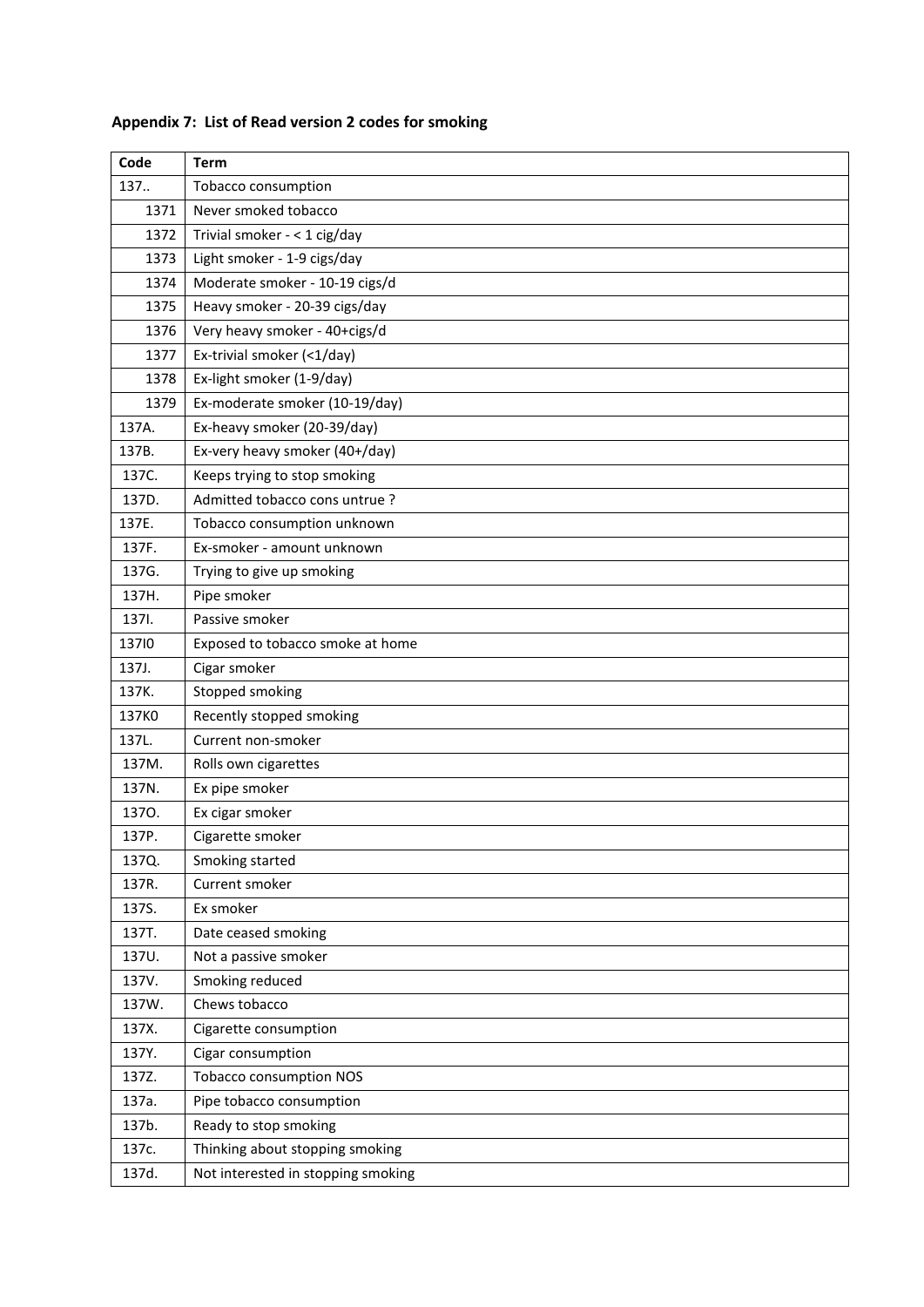| 137e.              | Smoking restarted                                     |
|--------------------|-------------------------------------------------------|
| 137f.              | Reason for restarting smoking                         |
| 137g.              | Cigarette pack-years                                  |
| 137h.              | Minutes from waking to first tobacco consumption      |
| 137i.              | Ex-tobacco chewer                                     |
| 137j.              | Ex-cigarette smoker                                   |
| 137k.              | Refusal to give smoking status                        |
| 137I.              | Ex roll-up cigarette smoker                           |
| 137m.              | Failed attempt to stop smoking                        |
| 137 <sub>n</sub> . | Total time smoked                                     |
| 137o.              | Waterpipe tobacco consumption                         |
| 13WF.              | Family smoking history                                |
| 13WF1              | Father smokes                                         |
| 13WF2              | Mother smokes                                         |
| 13WF3              | Both parents smoke                                    |
| 13WF4              | Passive smoking risk                                  |
| 13WK.              | No smokers in the household                           |
| 13WR.              | Mother does not smoke                                 |
| H3101              | Smokers' cough                                        |
| SM7y2              | Smoke inhalation                                      |
| 177.               | Smoke inhalation                                      |
| 13p                | Smoking cessation milestones                          |
| 13p0.              | Negotiated date for cessation of smoking              |
| 13p1.              | Smoking status at 4 weeks                             |
| 13p2.              | Smoking status between 4 and 52 weeks                 |
| 13p3.              | Smoking status at 52 weeks                            |
| 13p4.              | Smoking free weeks                                    |
| 13p5.              | Smoking cessation programme start date                |
| 13p50              | Practice based smoking cessation programme start date |
| 13p6.              | Carbon monoxide reading at 4 weeks                    |
| 13p7.              | Smoking status at 12 weeks                            |
| 13p8.              | Lost to smoking cessation follow-up                   |
| 6791               | Health ed. - smoking                                  |
| 67910              | Health education - parental smoking                   |
| 745H.              | Smoking cessation therapy                             |
| 745H0              | Nicotine replacement therapy using nicotine patches   |
| 745H1              | Nicotine replacement therapy using nicotine gum       |
| 745H2              | Nicotine replacement therapy using nicotine inhalator |
| 745H3              | Nicotine replacement therapy using nicotine lozenges  |
| 745H4              | Smoking cessation drug therapy                        |
| 745Hy              | Other specified smoking cessation therapy             |
| 745Hz              | Smoking cessation therapy NOS                         |
| ZV4D7              | [V] Exposure to tobacco smoke                         |
| 900                | Stop smoking monitoring admin.                        |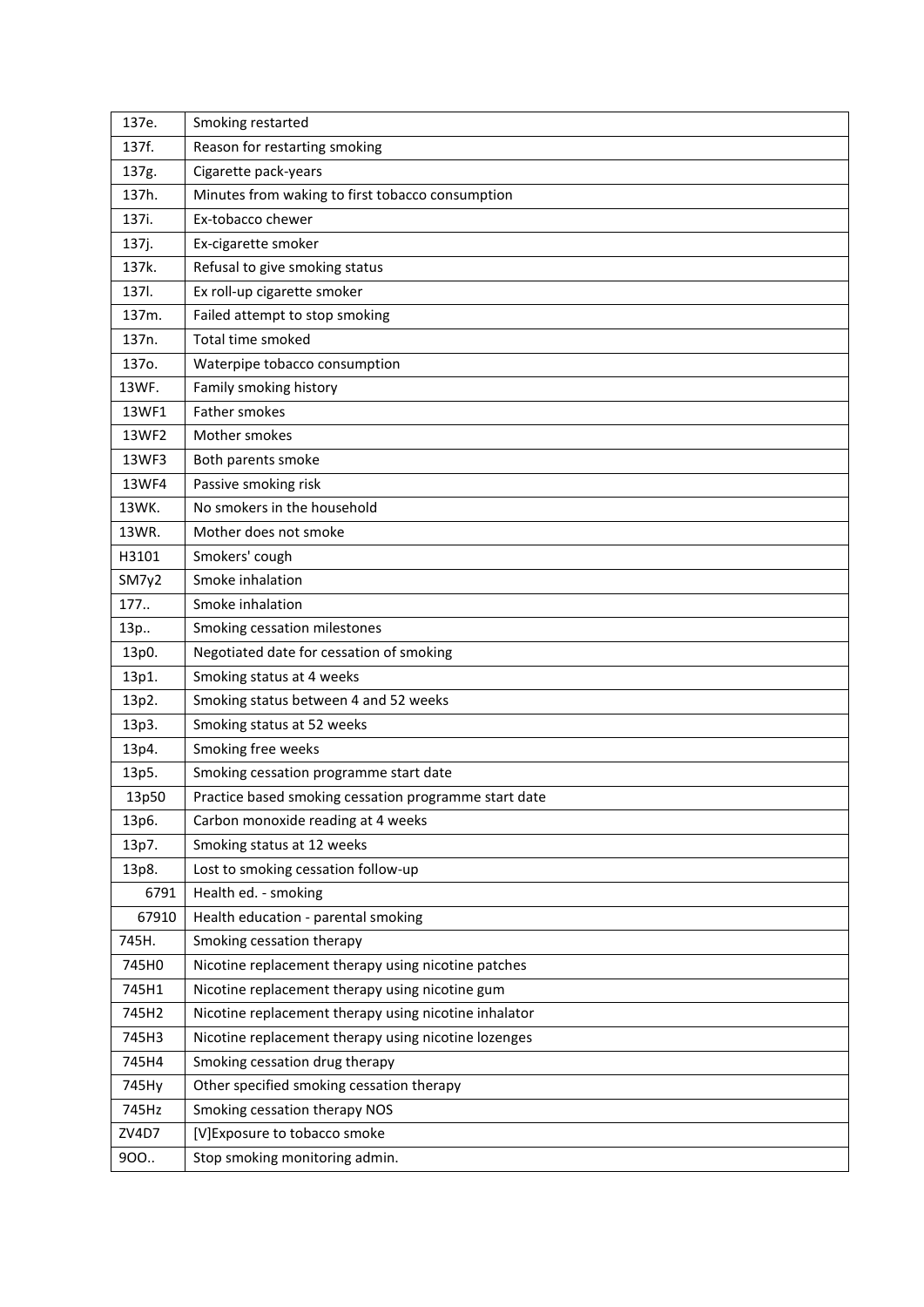| 9001. | Attends stop smoking monitor.                                                      |
|-------|------------------------------------------------------------------------------------|
| 9002. | Refuses stop smoking monitor                                                       |
| 9003. | Stop smoking monitor default                                                       |
| 9004. | Stop smoking monitor 1st lettr                                                     |
| 9005. | Stop smoking monitor 2nd lettr                                                     |
| 9006. | Stop smoking monitor 3rd lettr                                                     |
| 9007. | Stop smoking monitor verb.inv.                                                     |
| 9008. | Stop smoking monitor phone inv                                                     |
| 9009. | Stop smoking monitoring delete                                                     |
| 900A. | Stop smoking monitor.chck done                                                     |
| 900B. | Stop smoking invitation short message service text message                         |
| 900B0 | Stop smoking invitation first short message service text message                   |
| 900B1 | Stop smoking invitation second short message service text message                  |
| 900B2 | Stop smoking invitation third short message service text message                   |
| 900Z. | Stop smoking monitor admin.NOS                                                     |
| 1782  | Asthma trigger - tobacco smoke                                                     |
| 8HTK. | Referral to stop-smoking clinic                                                    |
| 8CAL. | Smoking cessation advice                                                           |
| 8CdB. | Stop smoking service opportunity signposted                                        |
| 816H. | Smoking review not indicated                                                       |
| 8IAj. | Smoking cessation advice declined                                                  |
| 8HBM. | Stop smoking face to face follow-up                                                |
| 8HBP. | Smoking cessation 12 week follow-up                                                |
| 8IEK. | Smoking cessation programme declined                                               |
| 8IEM. | Smoking cessation drug therapy declined                                            |
| 8IEo. | Referral to smoking cessation service declined                                     |
| 8HkQ. | Referral to NHS stop smoking service                                               |
| 8T08. | Referral to smoking cessation service                                              |
| 8H7i. | Referral to smoking cessation advisor                                              |
| 9N2k. | Seen by smoking cessation advisor                                                  |
| 67H1. | Lifestyle advice regarding smoking                                                 |
| 67H6. | Brief intervention for smoking cessation                                           |
| 9kf1. | Referred for chronic obstructive pulmonary disease structured smoking assessment   |
| 9kf2. | Chronic obstructive pulmonary disease structured smoking assessment declined       |
| 9N4M. | DNA - Did not attend smoking cessation clinic                                      |
| 9NS02 | Referral for smoking cessation service offered                                     |
| 9hG   | Exception reporting: smoking quality indicators                                    |
| 9hG0. | Excepted from smoking quality indicators: Patient unsuitable                       |
| 9hG1. | Excepted from smoking quality indicators: Informed dissent                         |
| 9NdW. | Consent given for smoking cessation data sharing                                   |
| 9NdZ. | Declined consent for smoking cessation data sharing                                |
| 9kc   | Smoking cessation - enhanced services administration                               |
| 9kc0. | Smoking cessation monitoring template completed - enhanced services administration |
| 9Ndf. | Consent given for follow-up by smoking cessation team                              |